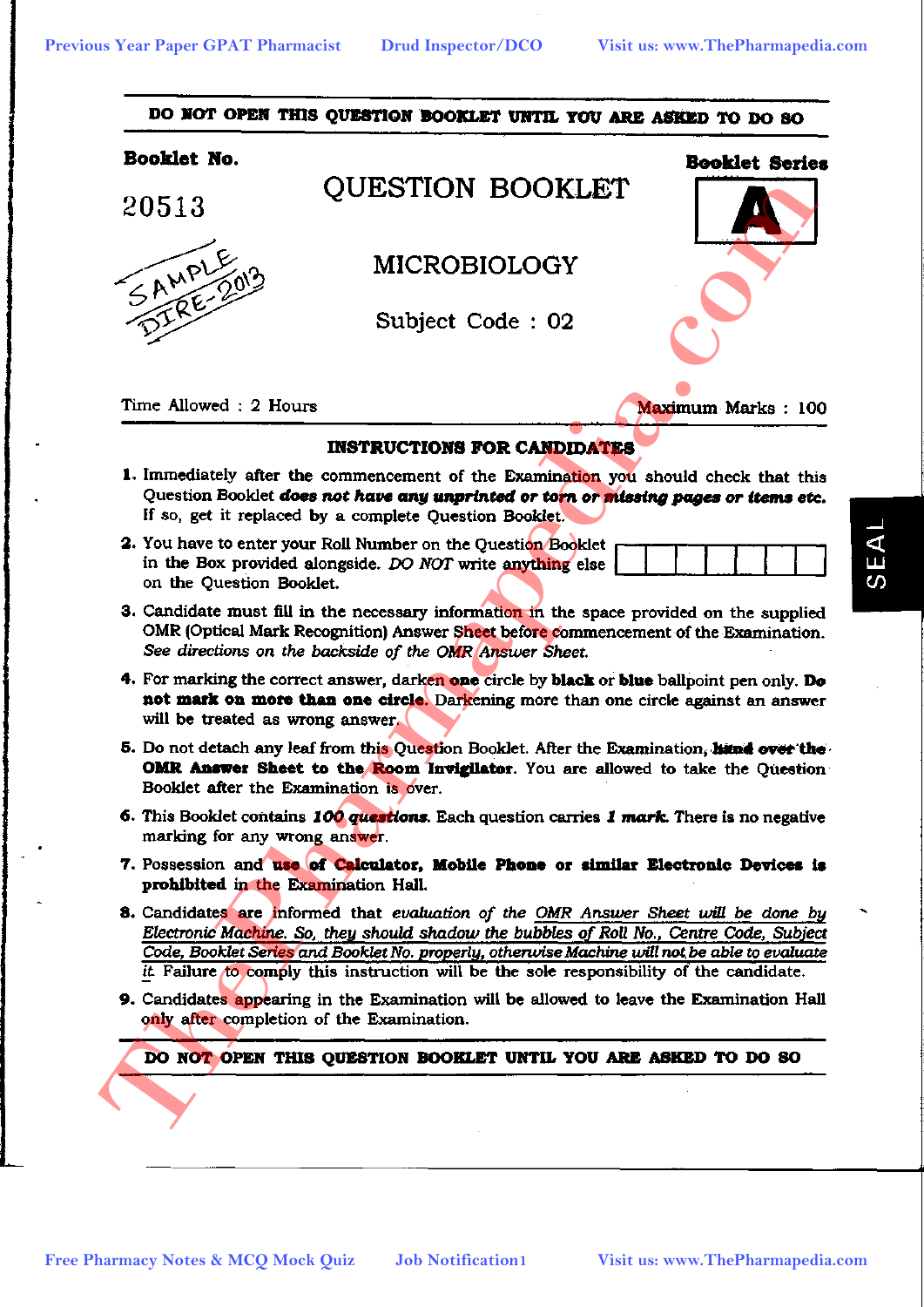- reproduced in bacteria are called
	- (A) zoophagia
	-
	-
	-
- -
	-
	-
	-
- -
	-
	-
	-
- -
	-
	-
	-
- 
- 1. Viruses that are infected and 5. Which of the following is not true for yeasts?
	- (A) Yeasts are eucaryotic
	-
	-
	-
- **Free Pharmacy Notes & MCQ Motel Quiz CD** beaches a reproduced and the stock and the stock and the stock and the stock and computer and computer of  $\alpha$  and  $\beta$  beaches of the stock and computer (c) Parmacy (d) Algo<br> **E** 
	-
	-
	-
	-
	- -
		-
		-
		-
	- -
		-
		-
		-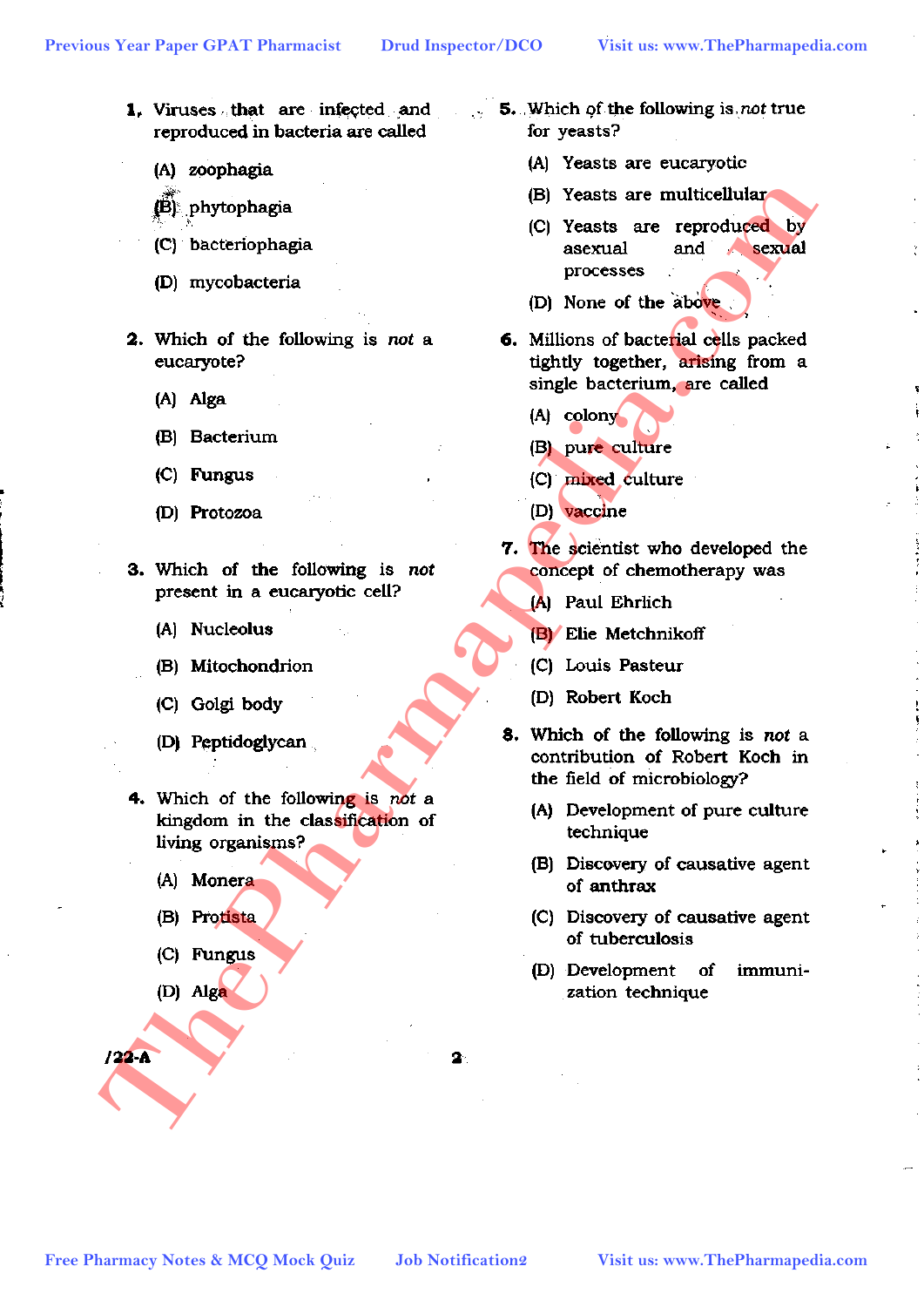- **9.** One micrometre  $(nm)$ is equivalent to
	- $(A) 0.001 \text{ min}$
	-
	-
	-
- -
	-
	-
	-
- -
	-
	-
	-
- **Free Pharmacy Notes & McQ Mock Quiz Free Pharmacy Notes & MCQ Mock Quiz Job Notifications**<br> **Free Pharmaceus Constructions**<br> **Free Pharmaceus Constructions**<br> **Free Pharmaceus Constructions**<br> **Free Pharmaceus Construct** 
	-
	-
	-
	-

- **13.** Which of the following is a basic dve?
	- $(A)$  Eosin
	-
	-
	-
	- -
		-
		-
		-
	- -
		-
		-
		-
	- -
		-
		-
		-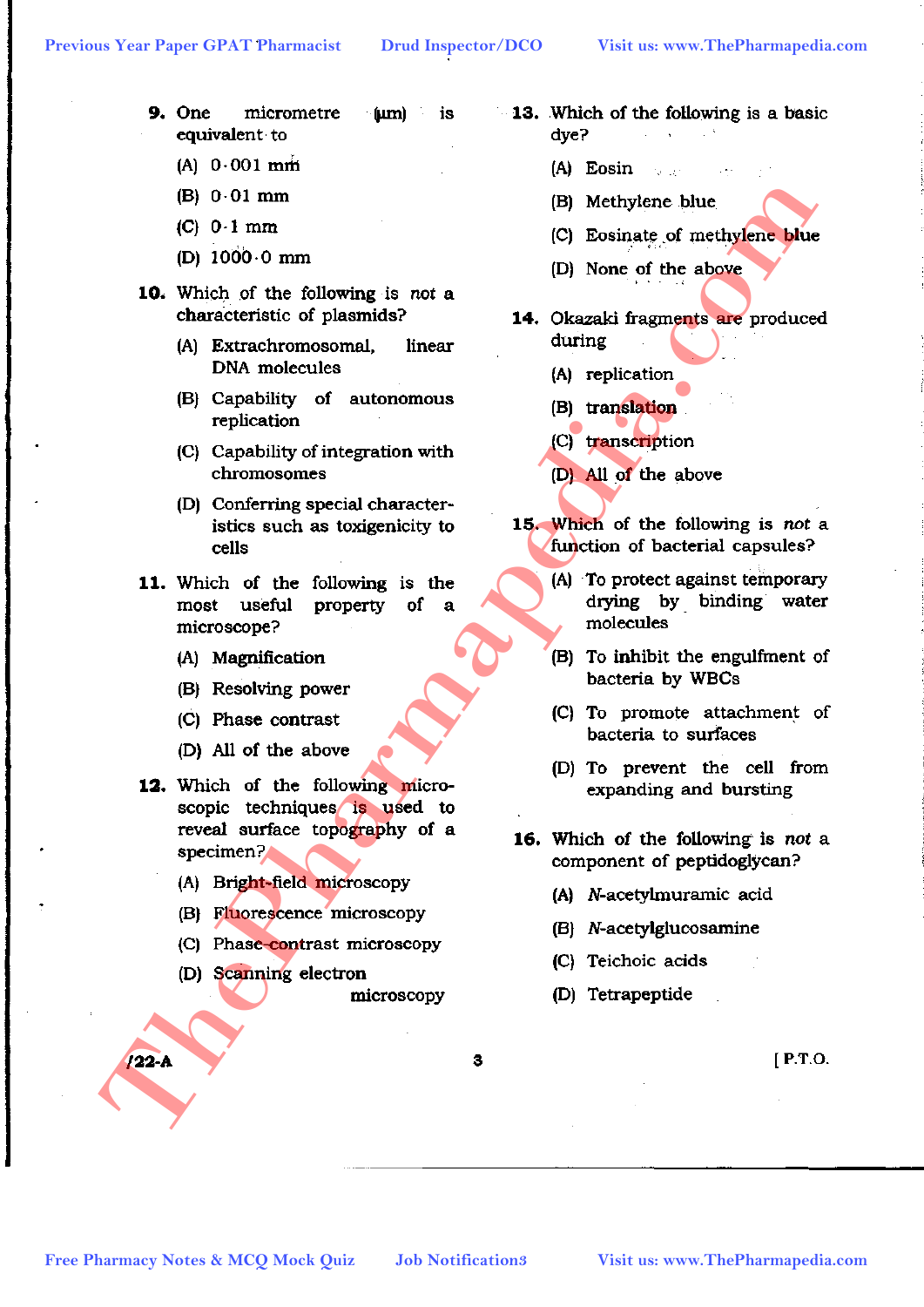- 17. Nutritionally E. coli can be characterized as
	- (A) chemotrophic
	-
	-
	-
- -
	-
	-
	-
- -
	-
	-
	-
- -
	-
	-
	-

- 21. 10 bacterial cells were inoculated into a flask of liquid culture medium and incubated. At the **Free Pharmacy Notes & MCQ Mock Quiz Job Notification**<br> **Free Pharmacy Notes & MCQ Mock Quiz Job Notification**<br> **Free Pharmacy Notes & MCQ Mock Quiz Job Notification**<br> **Free Pharmacy Notes & MCQ Mock Quiz Job Notif** 
	-
	-
	-
	- -
		-
		-
		-
	- -
		-
		-
		-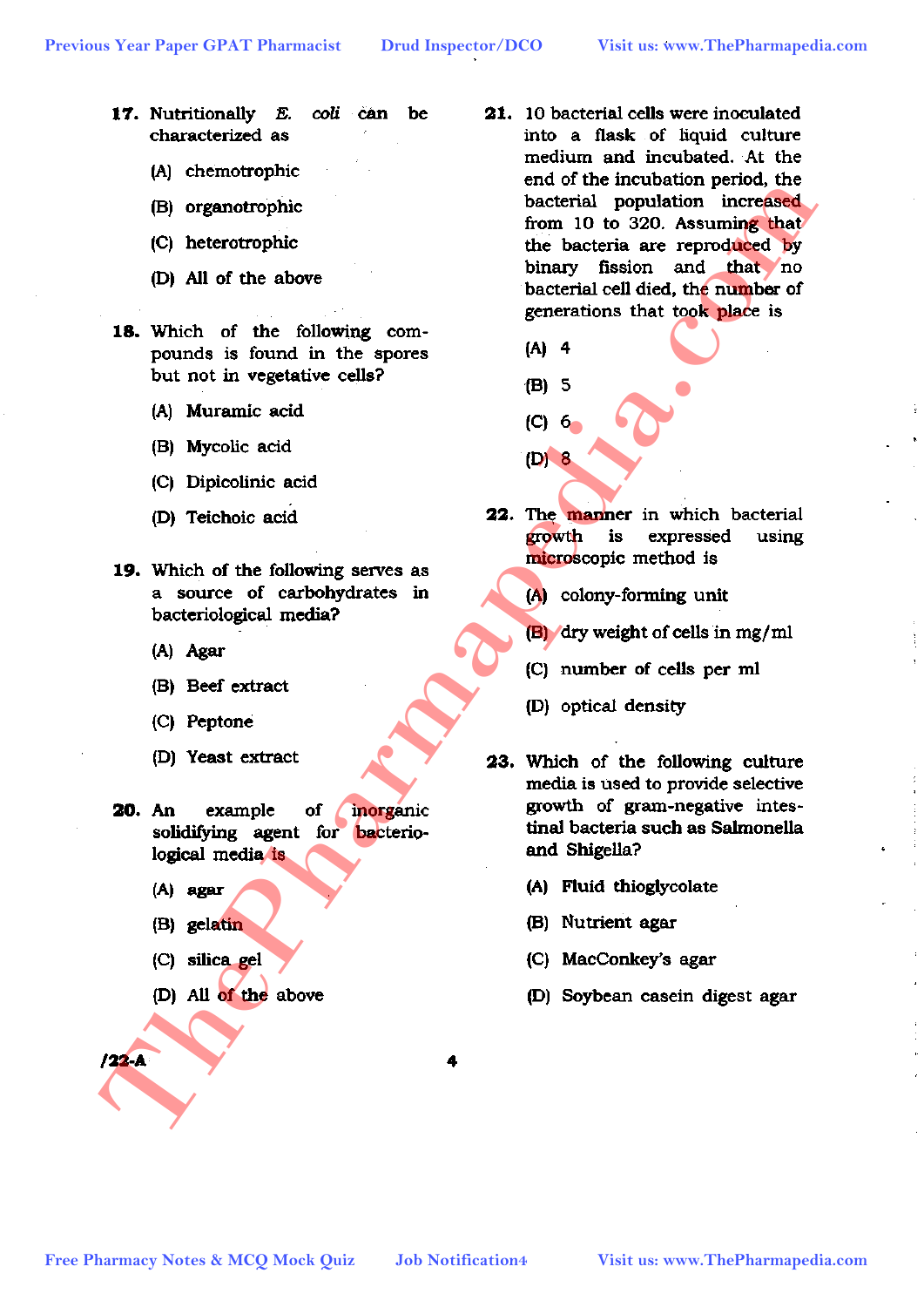- 24. Which of the following methods is best suited for selecting endospore-forming bacteria from
	-
	-
	-
	-
- -
	-
	-
	-
- -
	-
	-
	-

- 27. The inorganic portion of an enzyme is called
	- (A) apoenzyme
	-
	-
	-
- -
	-
	-
	-
- Free Pharmacy Note Assets Content of the Notice Content of the School Content of the School Content of the School Content of the School Content of the School Content of the School Content of the School Content of the Schoo
	-
	-
	-
	-
	- -
		-
		-
		-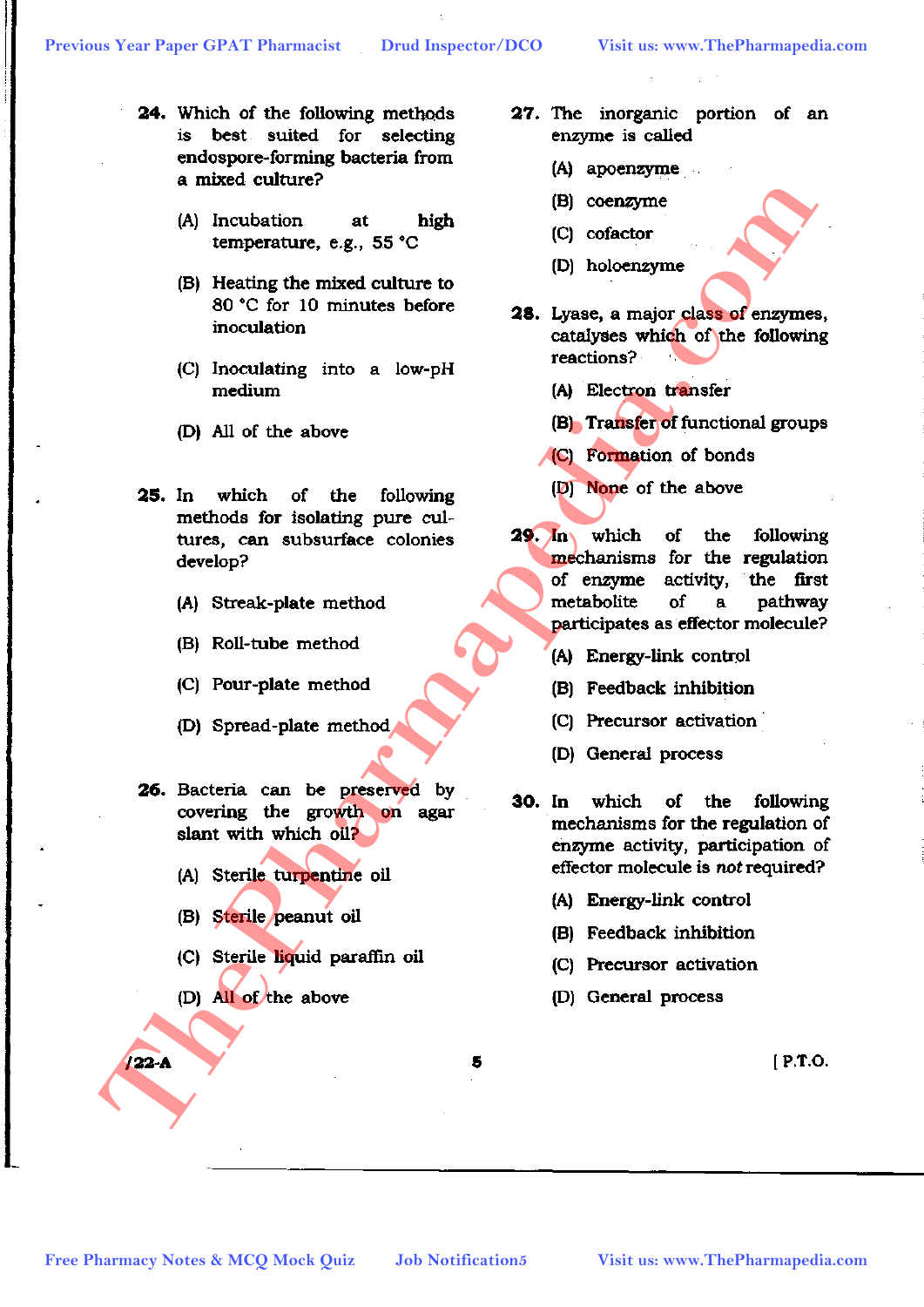- 31. The operon consists of
	- (A) structural gene
	-
	-
	-
- -
	-
	-
	-
- -
	-
	-
	-
- -
	-
	-
	-
- 35. DNA polymerase I has which of the following activities?
	-
	-
	-
	-
	- -
		-
		-
		-
	- -
		-
		-
		-
- **Free Pharmacy Notes & MCQ Mock Quiz Free Pharmacy Notes & MCQ Mock Quiz Job Notification C**<br> **Free Pharmacy Notes & MCQ Mock Quiz Job Notificationes**<br> **Free Pharmacy Notes & MCQ Mock Quiz Job Notificationes**<br> **Fr** 
	-
	-
	-
	-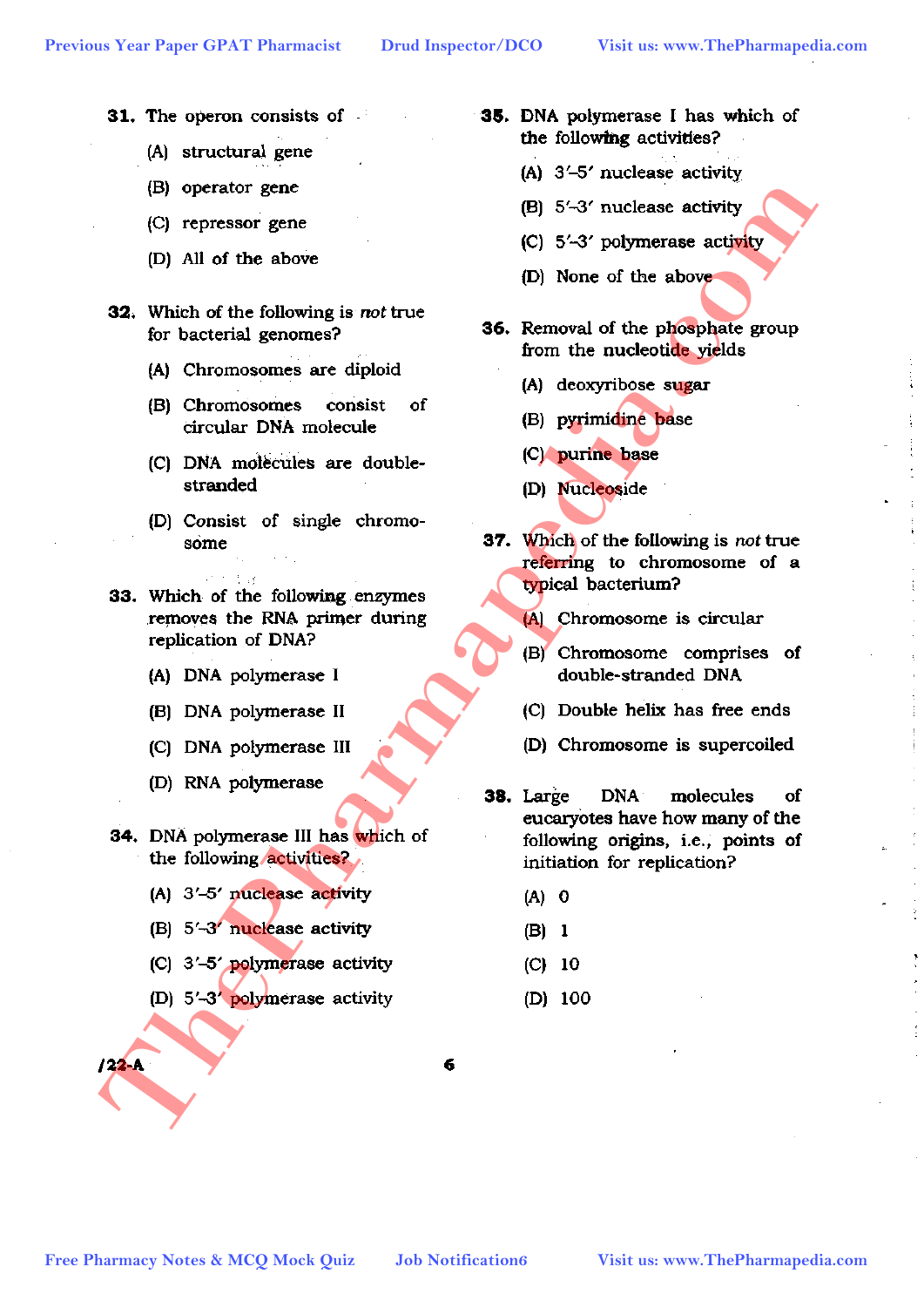- 39. If a polypeptide chain contains 300 amino acids, then the gene coding for this polypeptide chain
	-
	-
	-
	-
- Free Pharmacy Notes & MCQ Mock Quiz Job Notification **Free Pharmacy Notes & MCQ Mock Quiz** Job Notification **Job Notification**<br> **Free Pharmacy Notes & MCQ Mock Quiz** Job Notification **Visit use the absolution of the materi** 
	-
	-
	-
	-
	- -
		-
		-
		-
	-
- 42. The addition of one or more nucleotides in a gene is termed as which of the following types of
	-
	-
	-
	-
- -
	-
	-
	-

- 
- 
- 
- 
- -
	-
	-
	-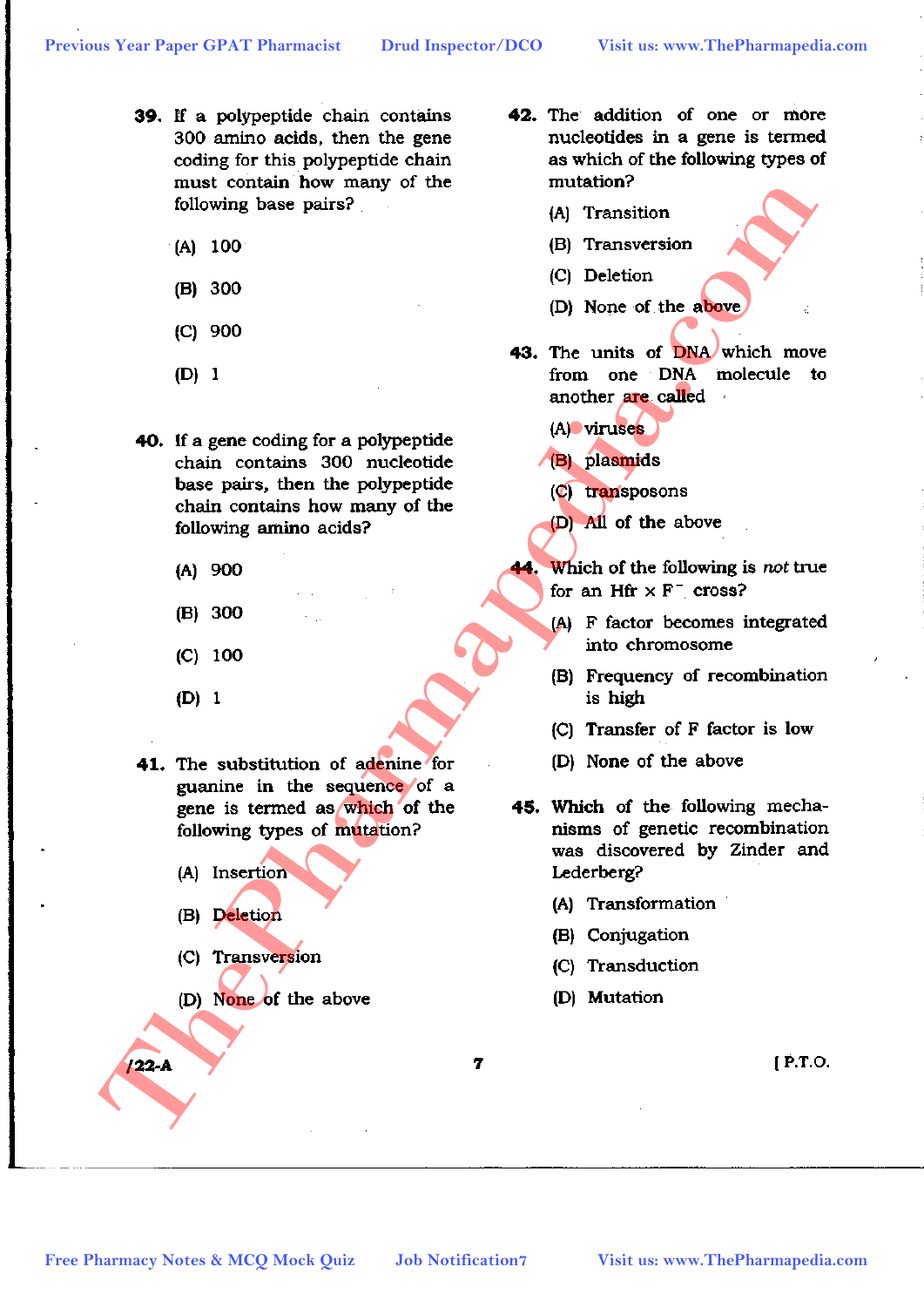- 46. For DNA synthesis, which of the following is required?
	- (A) Primer
	-
	-
	-
- -
	-
	-
	-
- -
	-
	-
	-
- -
	-
	-

- 
- 
- 
- 

- 50. Which of the following families is noted for producing organic acids as a result of fermentative
	-
	-
	-
	-
- **FREE Pharmacy Notes & MCQ Moreover CONSERVING CONSERVING CONSERVING CONSERVING CONSERVING CONSERVING CONSERVING CONSERVING CONSERVING CONSERVING CONSERVING CONSERVING CONSERVING CONSERVING CONSERVING CONSERVING CONSERVING** 
	-
	-
	-
	-
	- -
		-
		-
		-
	- -
		-
		-
		-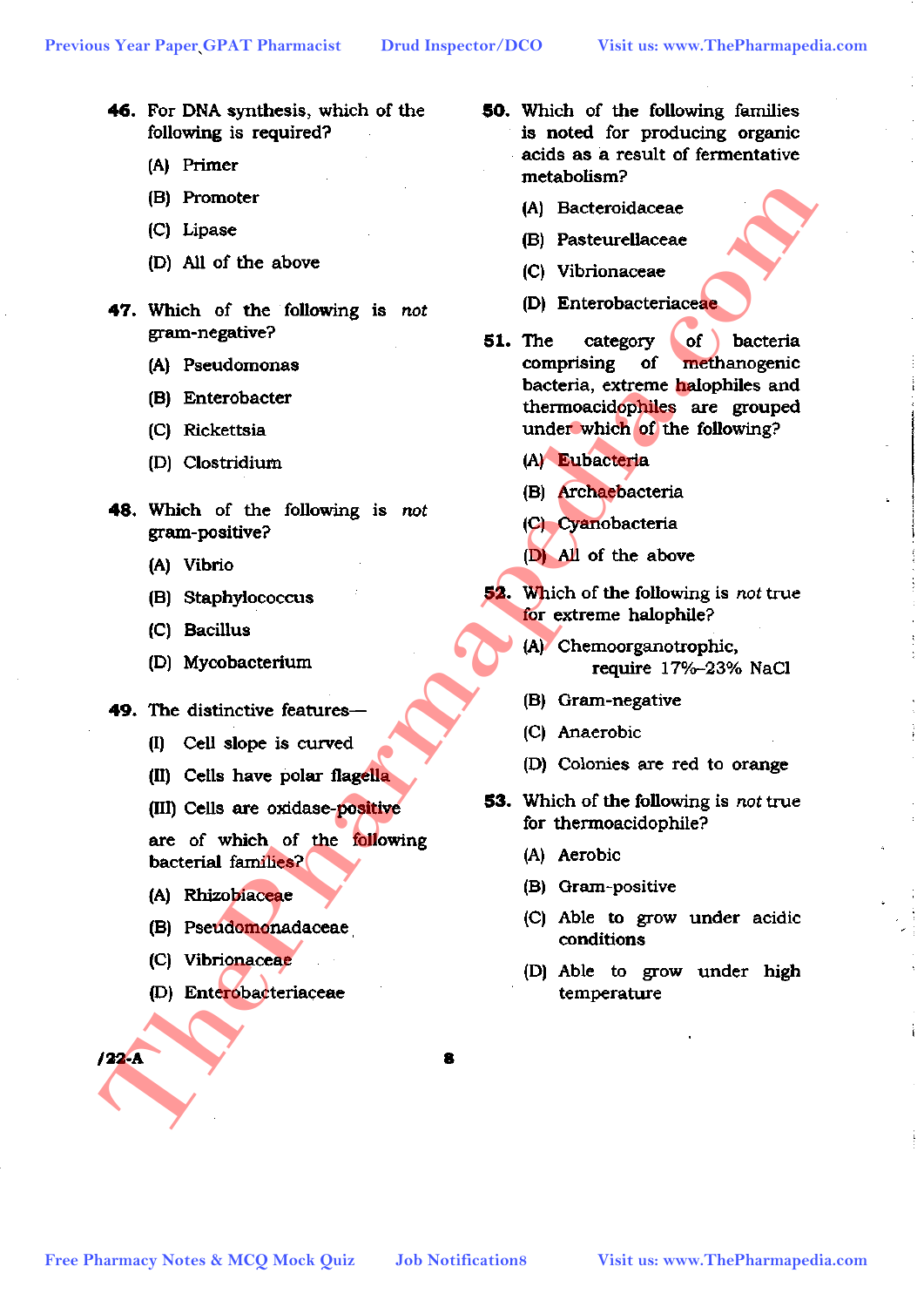- 54. Which of the following genera in bacteriology has been divided into largest number of species?
	-
	-
	-
	-
- **Free Pharmacy Notes & MCQ Mock Quiz** Job Notifications<br> **Free Pharmacy Notes & MCQ Mock Quiz** Job Notifications<br> **Free Pharmacy Notes & MCQ Mock Quiz** Job Notifications<br> **Free Pharmacy Notes & MCQ Mock Quiz** Job Notificat
	-
	-
	-
	-
	- -
		-
		-
		-

- 57. Which of the following is not true for fungi?
	-
	-
	-
	-
- -
	-
	-
	-
- -
	-
	-
	-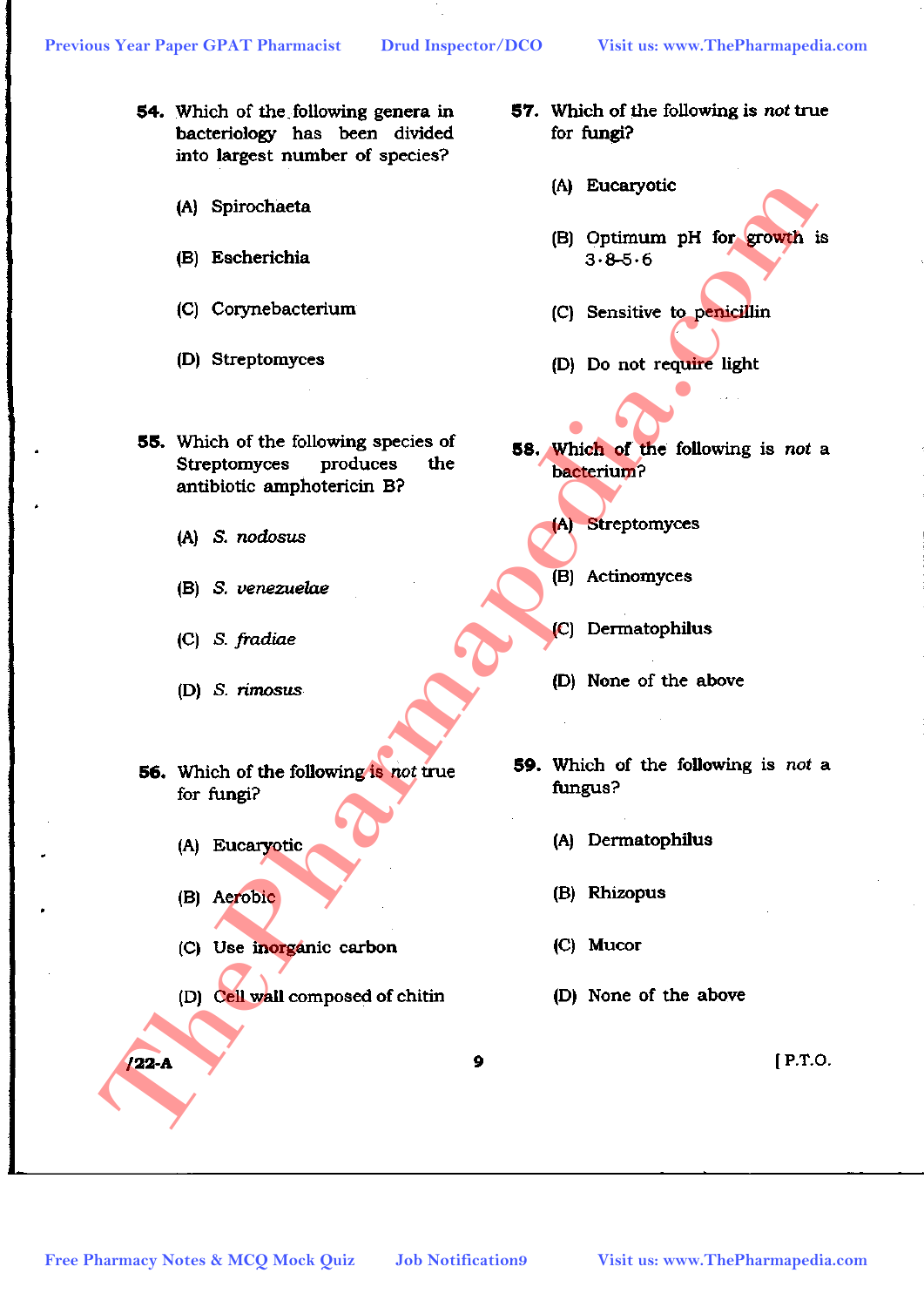- 60. Which of the following is not a characteristic of Mucor?
	-
	-
	-
	-
- **Free Pharmacy Notes and Section 2012 Free Pharmacy Notes & MCQ Mock Quiz Job Notification**<br> **Free Pharmaceutic Content and Section**<br> **Free Pharmaceutic Content and Section**<br> **Free Pharmaceutic Content and Section**<br> **F** 
	-
	-
	-
	-
	- -
		-
		-
		-

63. Polyhedral bacteriophages are icosahedral in shape, which means the capsid has

- 
- 
- 
- 
- -
	-
	-
	-
- -
	-
	-
	-
- -
	-
	-
	-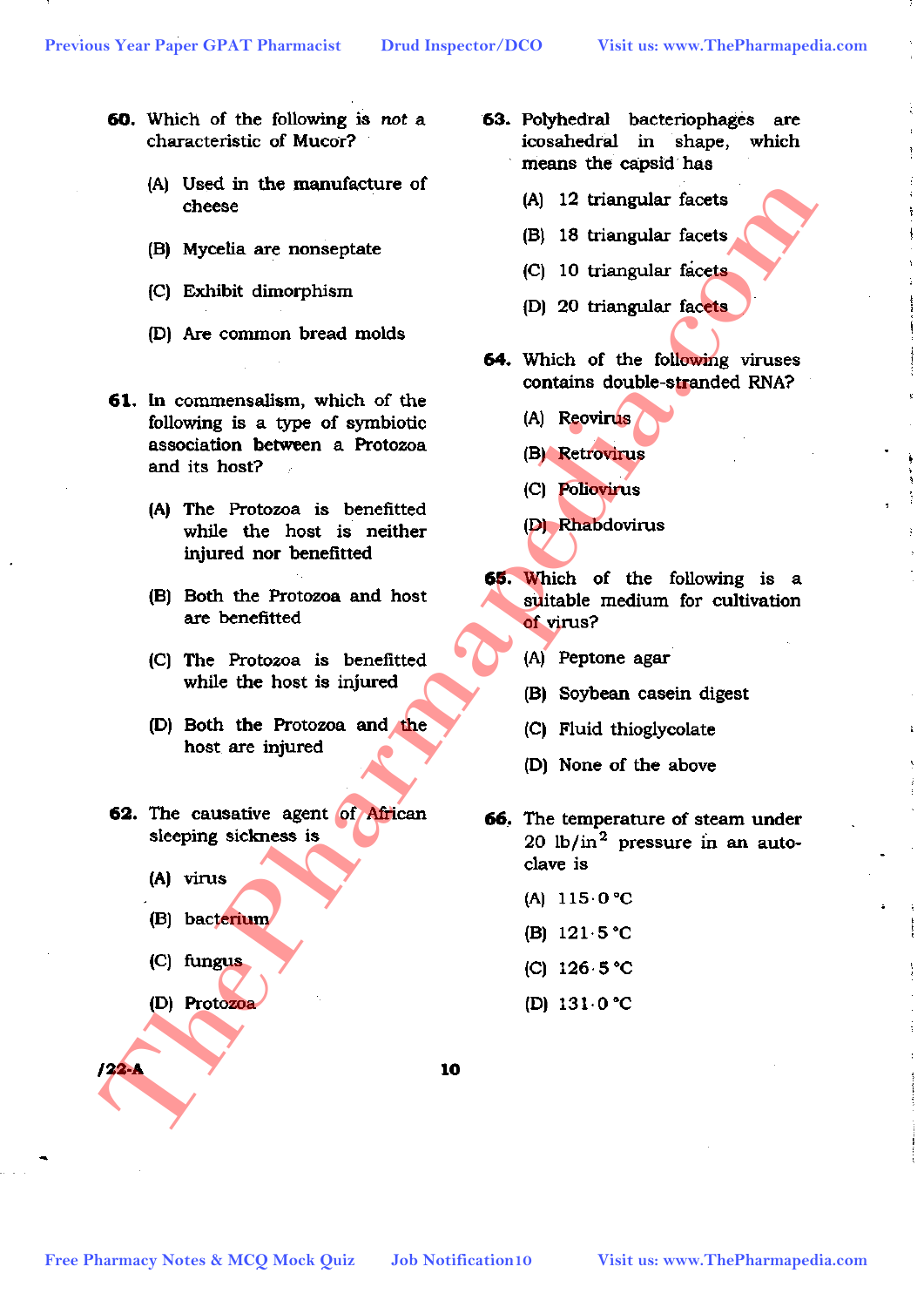- 67. Electromagnetic radiation of which of the following wavelengths has highest bactericidal
	-
	-
	-
	-
- **Free Pharmacy Notes & MCQ Motek Quiz** *Job* Notification11<br>
The Pharmac Note & MCQ Mock Quiz<sup>2</sup> *Dotation*<br> **Free Pharmacy Notes & MCQ Mock Quiz** *Job* Notification<br> **Free Pharmacy Notes & MCQ Mock Quiz** *Lab* Notificati
	-
	-
	-
	-
	- -
		-
		-
		-
	-
- iodophor povidone-iodine, **70.** In. what is the role of povidone?
	-
	-
	-
	-
- -
	- -
	-
- -
	-
	-
	-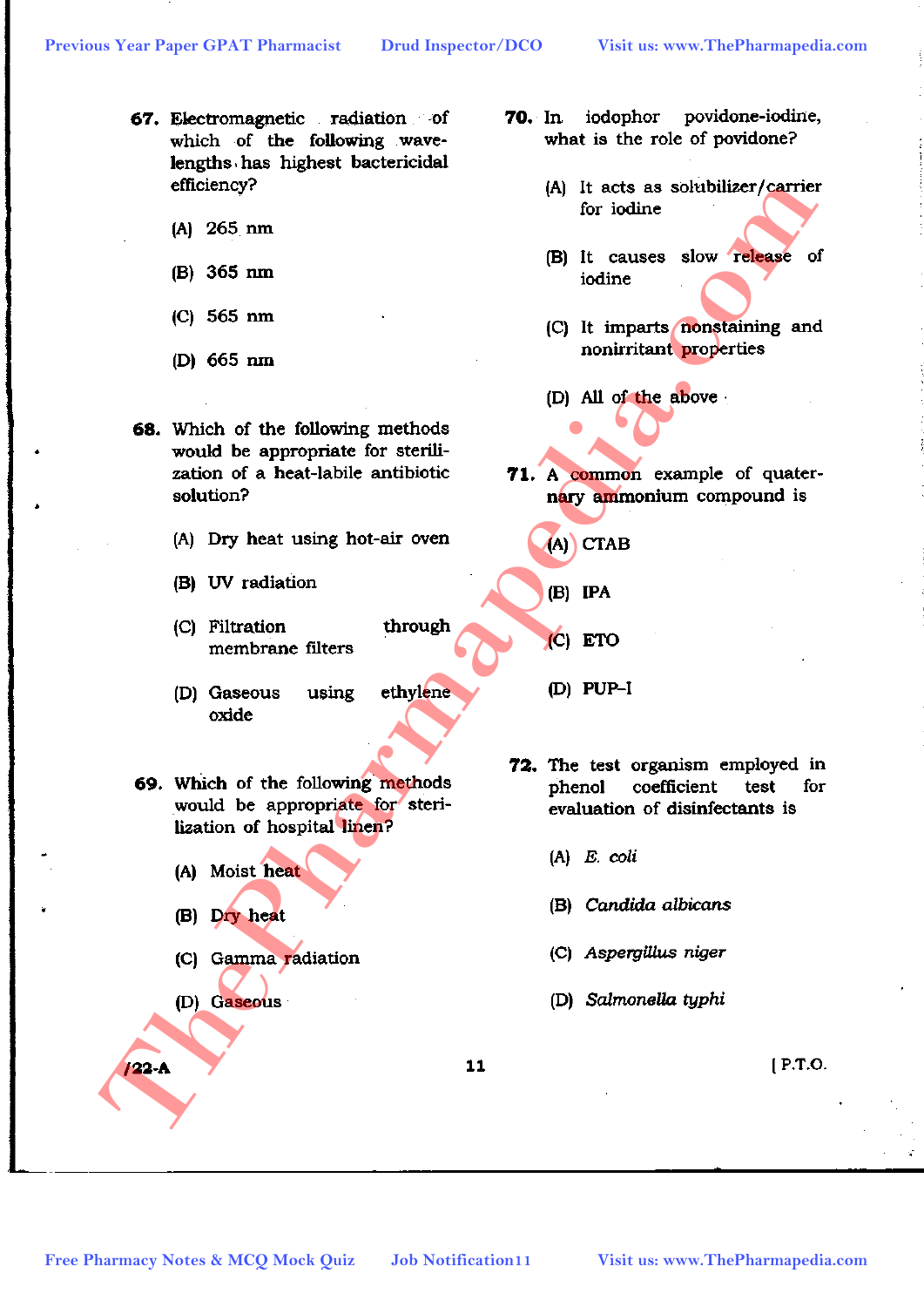- 73. Degree  $of$ pathogenicity is referred to as
	-
	-
	-
	-
- -
	-
	-
	-
- -
	-
	-
	-
- -
	-
	-
	-

- 77. Which of the following cell types is phagocytic?
	-
	-
	-
	-
- -
	-
	-
	-
- -
	-
	-
	-
- Free Pharmacy Notes & MCQ Mock Quiz**a** *Job* **Notification**<br> **Free Pharmaceus**<br> **Free Pharmaceus Scheming Scheming Scheming Scheming Scheming Scheming Scheming Scheming Scheming Scheming Scheming Scheming C and the following** 
	-
	-
	-
	-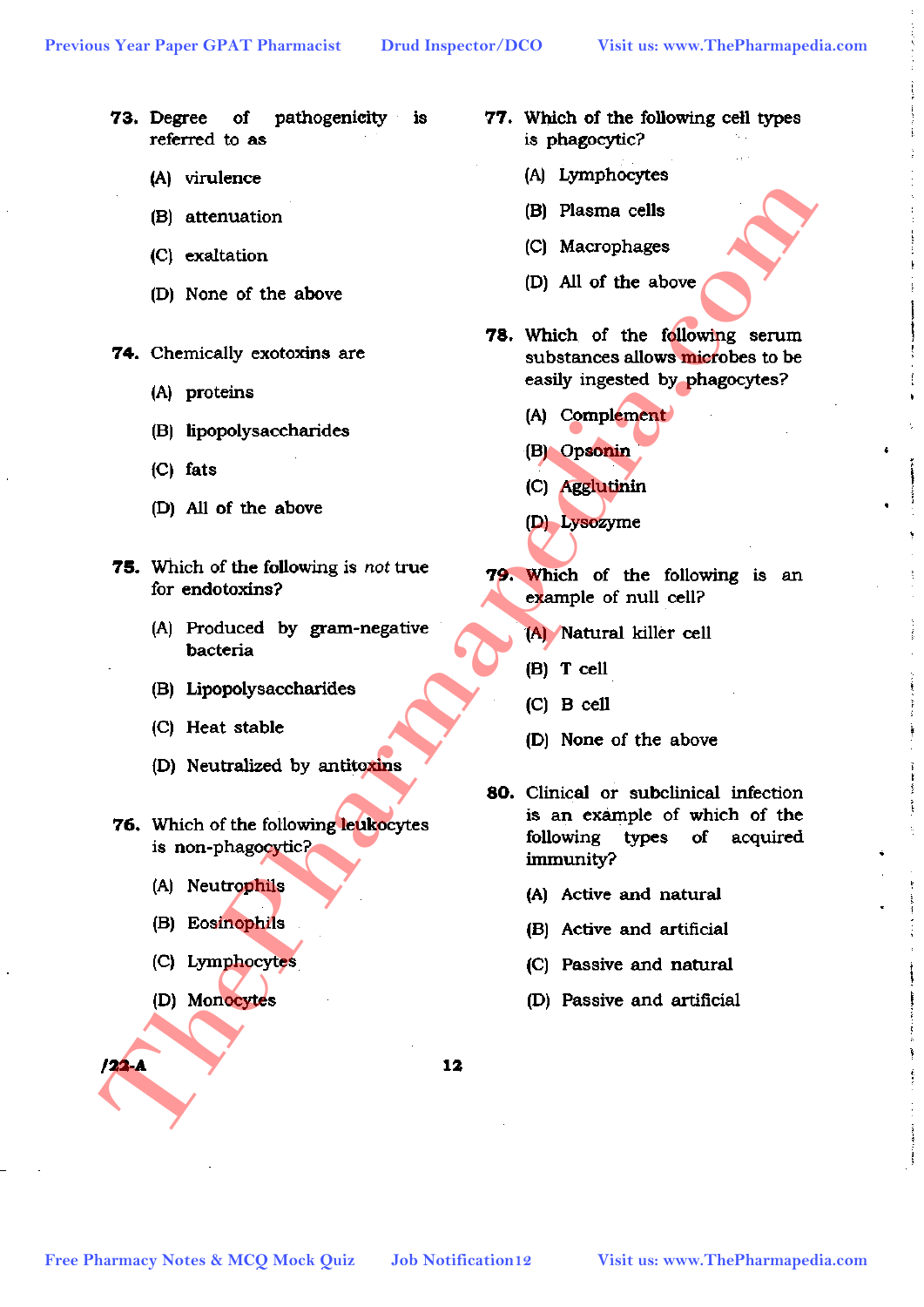- 81. Which of the following is not a primary characteristic of generalized immune response?
	-
	-
	-
	-
- **Free Pharmacy Notes & MCQ Mock Quiz Job Notification 3**<br> **Free Pharmaceus Free Pharmaceus and CO** Capable of **McG<sub>C</sub>**, 180<sub>2</sub>, 180<sub>2</sub>, 1803, 1804, 180<sub>2</sub>, 1804, 180<sub>2</sub>, 1804, 180<sub>2</sub>, 1804, 1804, 1804, 1804, 1804, 1804
	-
	-
	-
	-
	- -
		-
		-
		-
- 84. Which of the following is not true for immunoglobulin G?
	-
	-
	-
	-
- -
	-
	-
	-
- -
	-
	-
	-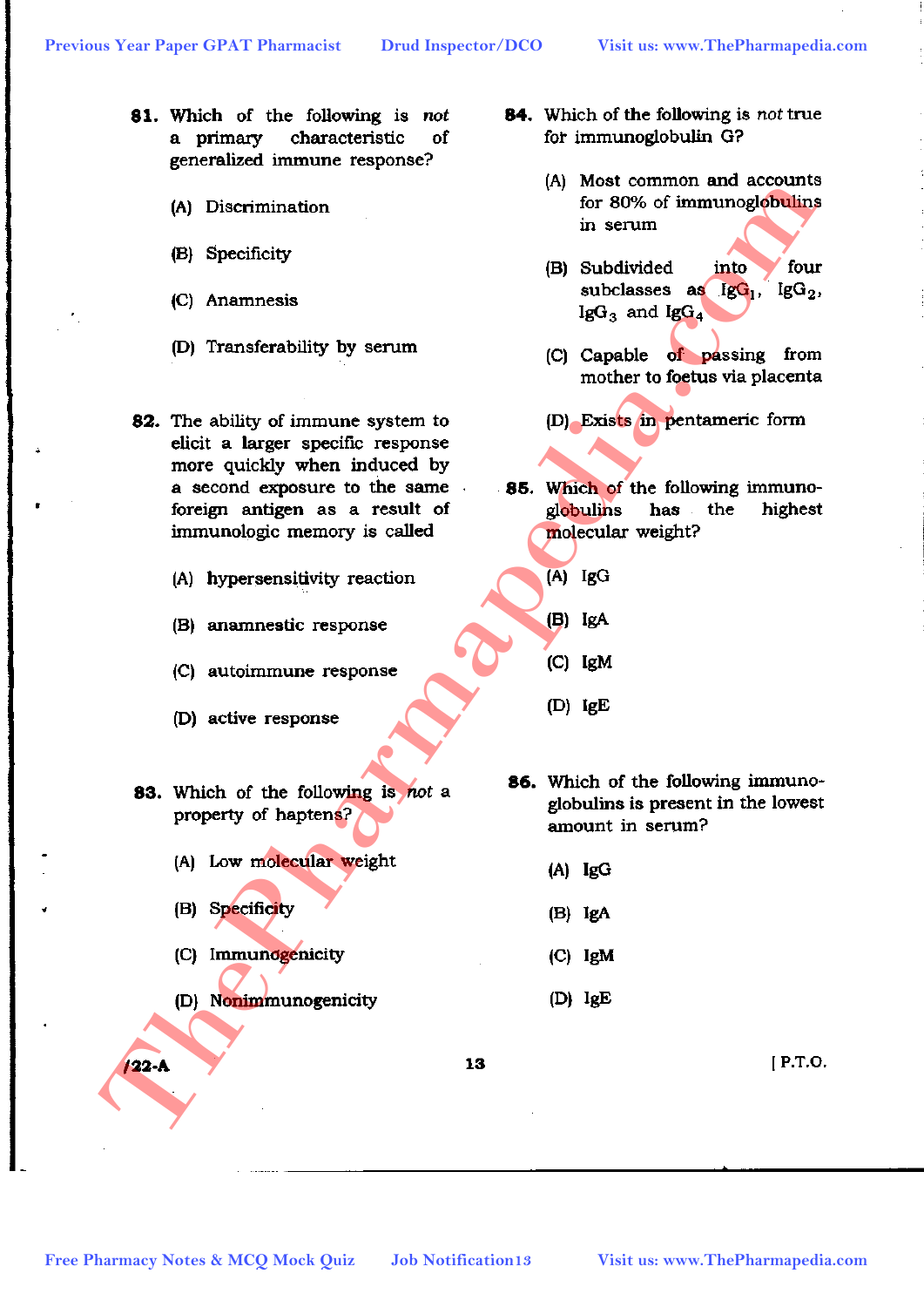- 87. Cell-mediated immunity includes all of the following, except
	-
	-
	-
	-
- **FR** (C) contents and the following is not the material (C) interest of the following the street of the following interior of the following interior and the following interior of the following and the following and the fol
	-
	-
	-
	-
	- -
		-
		-
		-

- 90. The etiologic agent of dengue fever is
	-
	-
	-
	-
- -
	-
	-
	-
- -
	-
	-
	-
- -
	-
	-
	-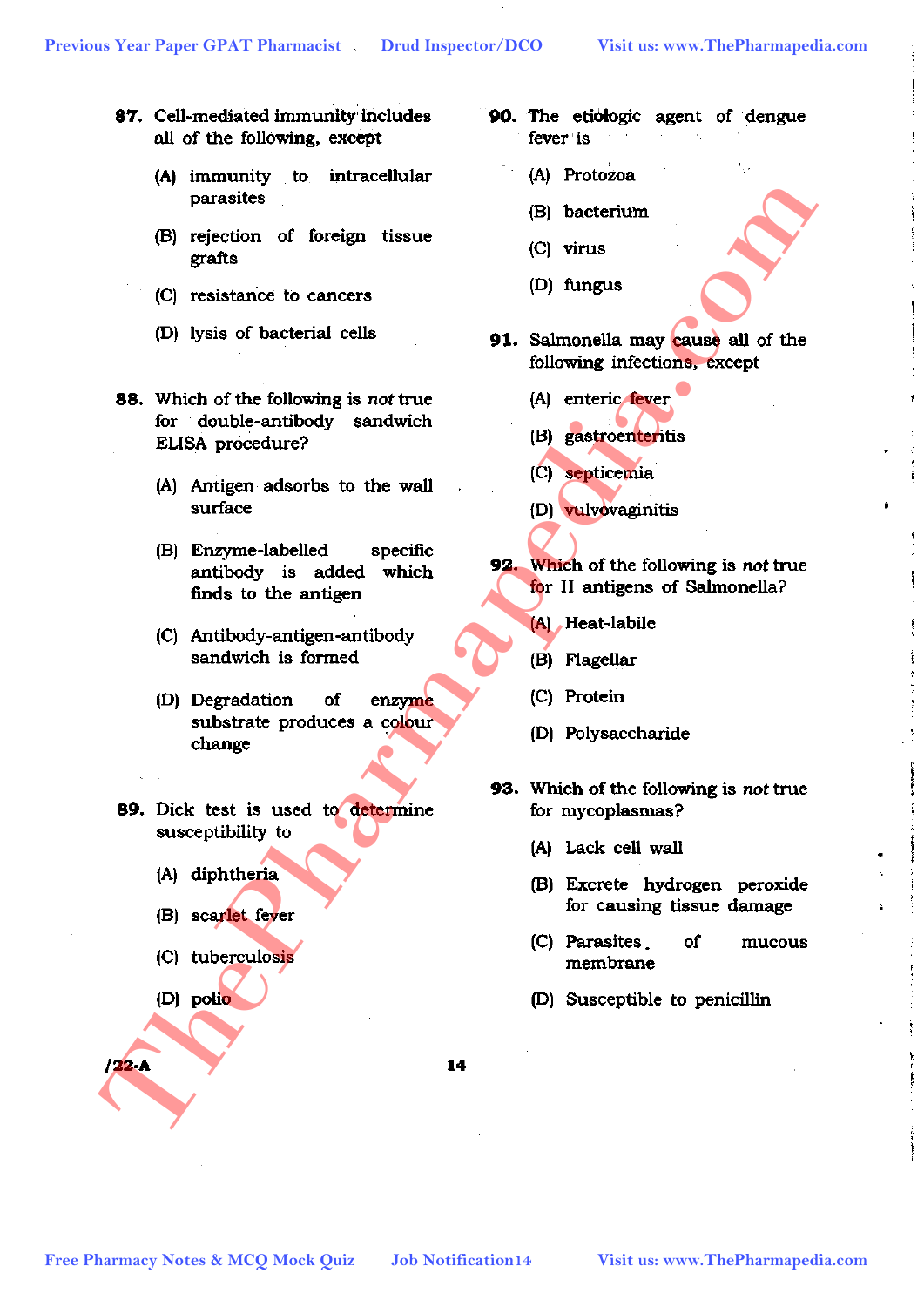- 94. Which of the following is not true. for Sabin's oral polio vaccine?
	- (A) It consists of live attenuated
	-
	-
	-
- -
	-
	-
	-
- -
	-
	-
	-
- -
	-
	-
	-
- 98. Which of the following is not a species of malarial parasite?
	-
	-
	-
	-
- **Free Pharmacy Notes & MCQ Mock Quiz Job Notification 3**<br> **Free Pharmace Society effective in the production**<br> **CP It is 70%-SON's effective in CP P. orale**<br> **CP It is 70%-SON's effective in Premier by the Society of the** 
	-
	-
	-
	-
	- -
		-
		-
		-